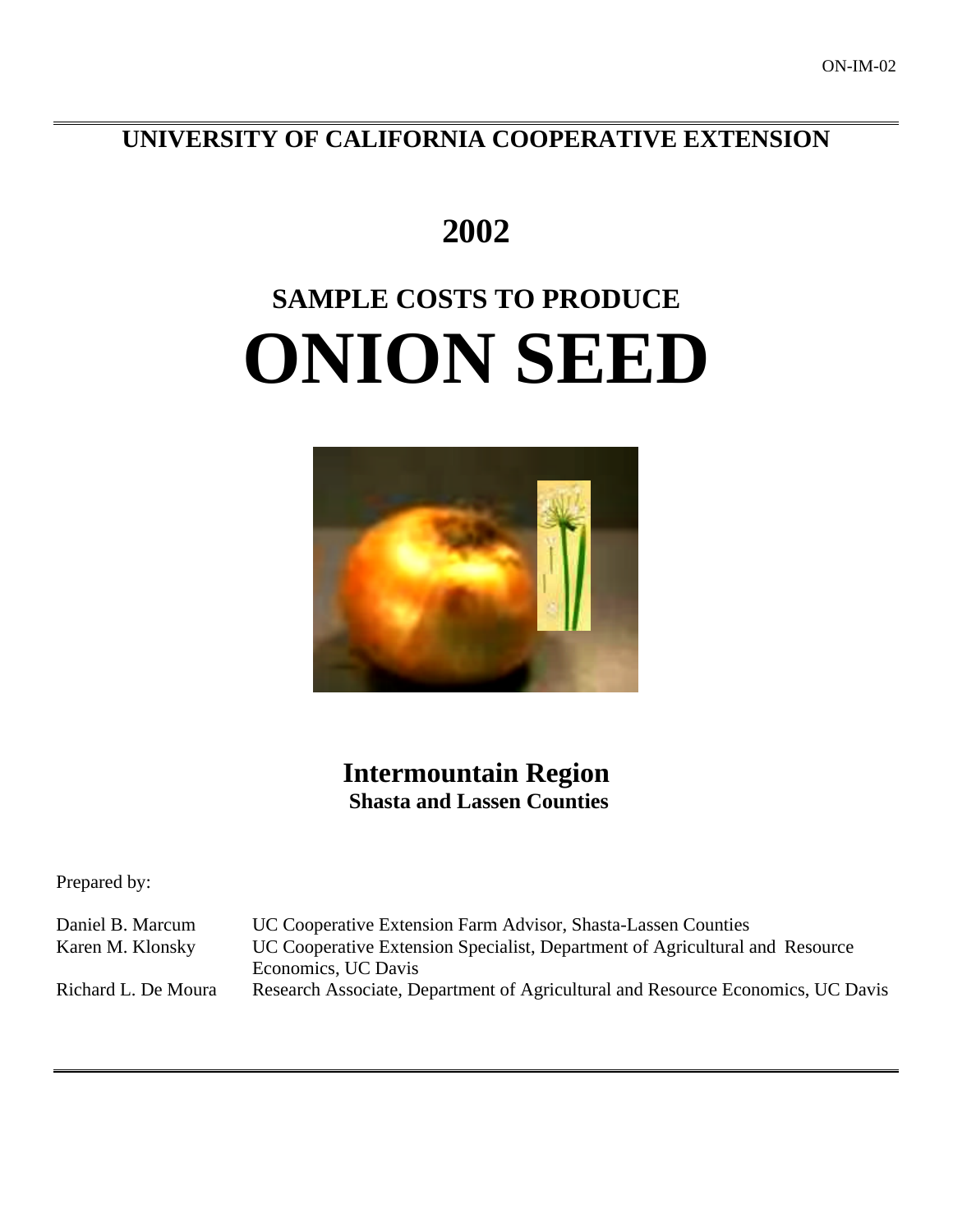# UNIVERSITY of CALIFORNIA COOPERATIVE EXTENSION

# **SAMPLE COSTS TO PRODUCE ONION SEED**

Intermountain – Shasta and Lassen Counties - 2002

# **CONTENTS**

| Table 4 Whole Farm Annual Equipment, Investment, and Business Overhead Costs11 |  |
|--------------------------------------------------------------------------------|--|
|                                                                                |  |
|                                                                                |  |
|                                                                                |  |
|                                                                                |  |

# **INTRODUCTION**

Sample costs to produce onion seed in the Intermountain Region – Shasta and Lassen counties are presented in this study. This study is intended as a guide only, and can be used to make production decisions, determine potential returns, prepare budgets and evaluate production loans. Practices described are based on production practices considered typical for the crop and area, but these same practices will not apply to every situation. The sample costs for labor, materials, equipment and custom services are based on current figures. A blank column, "*Your Costs*", in Tables 1 and 2 is provided for entering your costs.

The hypothetical farm operation, production practices, overhead, and calculations are described under the assumptions. For additional information or an explanation of the calculations used in the study call the Department of Agricultural and Resource Economics, University of California, Davis, (530) 752-3589 or the UC Cooperative Extension office in Shasta-Lassen counties (530) 336-5784.

Sample Cost of Production Studies for many commodities are available and can be requested through the Department of Agricultural and Resource Economics, UC Davis, (530) 752-3589. Current studies can be downloaded from the department website at http://coststudies.ucdavis.edu or obtained from selected county UC Cooperative Extension offices.

> The University of California is an affirmative action/equal opportunity employer The University of California and the United States Department of Agriculture cooperating.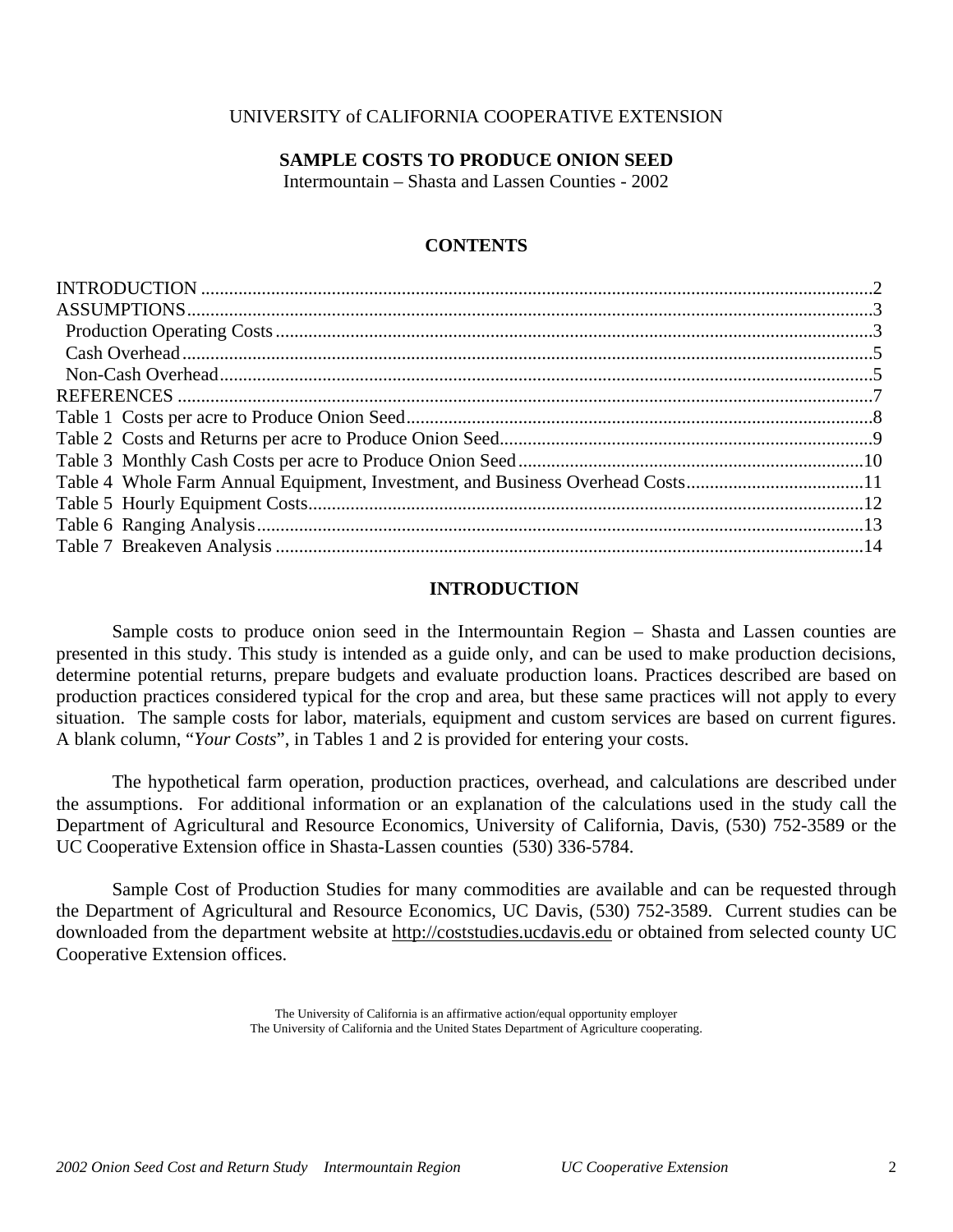# **ASSUMPTIONS**

The assumptions refer to Tables 1 to 7 and pertain to sample costs to produce onion seed in the Intermountain Region – Shasta and Lassen counties. Practices described are not University of California recommendations, but represent production practices and materials considered typical for onion production in the region. The costs, materials, and practices shown in this study will not be applicable to all situations. Cultural practices vary by grower and the differences can be significant. *The use of trade names in this report does not constitute an endorsement or recommendation by the University of California nor is any criticism implied by omission of other similar products.*

Farm. The hypothetical field and row-crop farm consists of 200 acres. Onion seed is produced on 10 acres and the remaining acres are planted to alfalfa hay, small grains (wheat, barley, oats or triticale), dry beans, garlic, peppermint, and/or strawberry nursery. Common crop rotations are long rotation crops such as alfalfa or peppermint followed by small grains, and short rotation crops such as garlic, dry beans, onion seed or carrot seed followed by small grains. The strawberry nursery is usually rotated only with winter wheat for erosion control. The grower also owns a shop and an equipment yard.

# **Production Operating Cost**

**Land Preparation**. In August after the cereal crop is harvested, the land is ripped, disked twice, and landplaned. In September, preplant fertilizer is broadcast, and 40-inch beds listed/pulled. The field is sprinkler irrigated to stimulate weed germination. After a week, the soil is mulched and beds rebuilt.

**Planting**. Seed onions may be grown from either sets or seed. Sets are planted in the spring and seed is planted in the fall, both methods produce seed in September. In this study, onions are produced from seed. Seed is provided by the company contracting for seed production. In September seed, provided by the seed company, is planted two plant rows per bed using Planter Juniors. Four beds are planted at a time, one outside bed with male plants, a blank bed, and two female beds resulting in two beds of males and four of females and a space bed.

**Fertilization**. Prior to planting 16-20-0-15S (48 lb N/acre) at 300 pounds per acre and zinc sulfate at 30 pounds per acre is broadcast. Gypsum at 1,000 pounds per acre is also broadcast prior to planting to prevent crusting. Six monthly applications of UN-32 at 100 pounds per month is injected through the irrigation system from March through August for a total of 240 pounds of N per acre per year.

**Irrigation**. Wheel line sprinklers are used to apply 2-acre inches of water for weed germination prior to planting. After planting a solid set sprinkler system rented for \$250/acre is laid out. The electric energy costs for pumping is estimated at \$2.50 per acre-inch using PG&E energy.

In this study, two-acre-inches per irrigation are applied in September prior to planting for weed germination, post plant for seed germination, and once in October. Irrigations at 2-inches per irrigation are applied once in March and April for the purpose of applying fungicides and/or nitrogen. After April evapotranspiration (Eto) exceeds rainfall. Seven irrigations at 4-acres inches per irrigation are applied from May through July to produce the crop. Seven 4-inch irrigations are applied from May through July. Thus, a total of 38-acre inches of water is applied to the crop.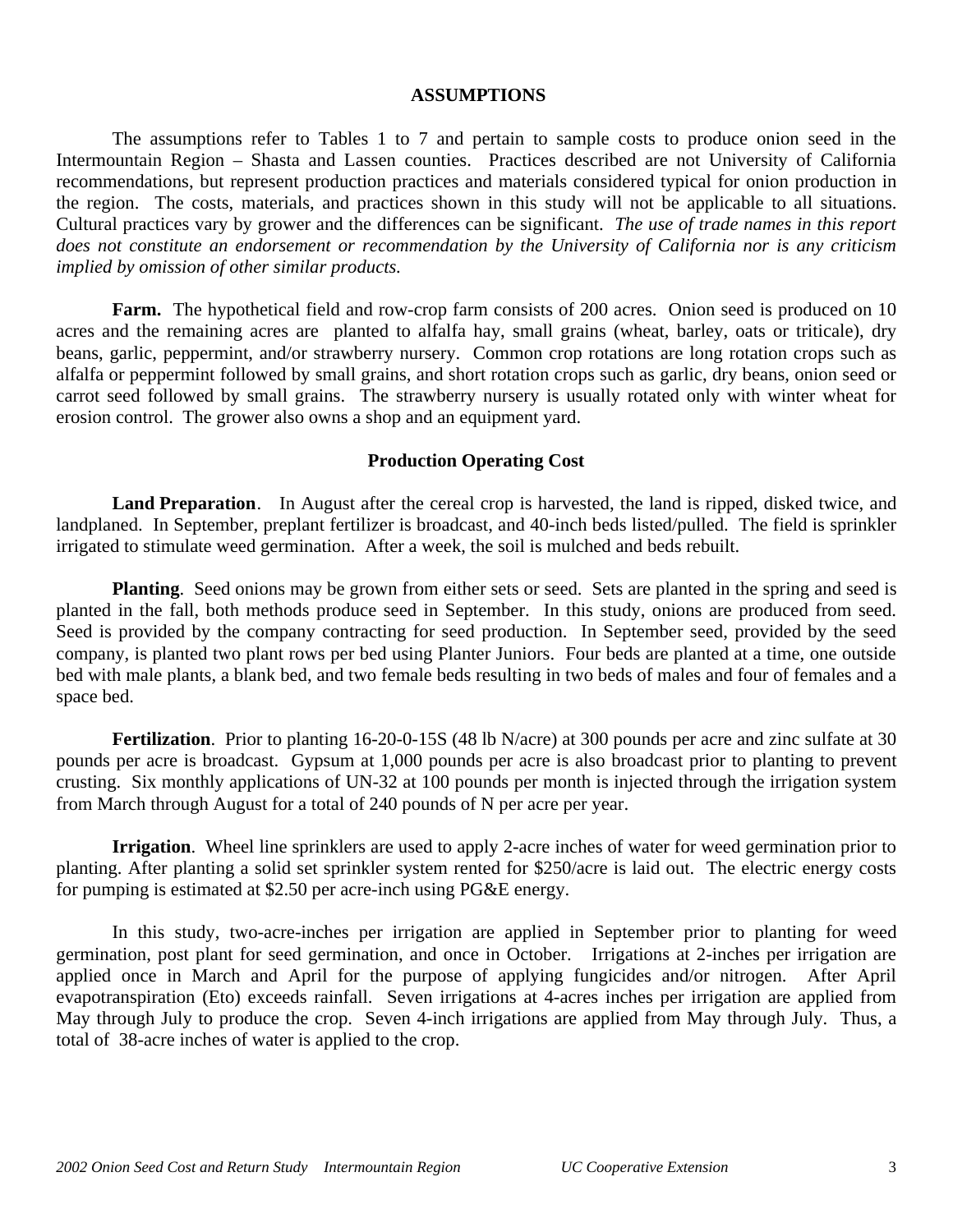**Pest Management.** The pesticides and rates mentioned in this cost study are listed in *UC Integrated Pest Management Guidelines, Onion and Garlic.* **Pesticides mentioned in the study are not recommendations, but those commonly used in the region.** For information on other pesticides available, pest identification, monitoring, and management visit the UC IPM website at www.ipm.ucdavis.edu. Pesticide labels can be obtained from pesticide dealers or from the websites www.cdms.net and www.greenbook.com. For information and pesticide use permits, contact the local county agricultural commissioner's office.

*Pest Control Advisor (PCA).* Written recommendations are required for many pesticides and are made by licensed pest control advisors. In addition the PCA will monitor the field for agronomic problems including pests and nutrition. Growers may hire private PCA's or receive the service as part of a service agreement with an agricultural chemical and fertilizer company.

*Weeds*. Irrigation in September followed by tillage is the first line of weed control. After planting, but before onion emergence, a combination of Roundup and Prowl is used for preemergence and postemergence weed control. In November, Goal at 4 ounces per acre is applied to weeds missed by Roundup and unaffected by Prowl. In February a second application of Prowl is applied to maintain adequate preemergence weed control. In April, Goal at 12 ounces per acre is applied again to control weeds not controlled by Prowl. Hand weeding is done in June.

*Insects and Diseases.* The primary insect problems in seed onions are onion maggot and cutworms. Control is achieved by banding Lorsban 15G at 6 lb/acre with a Gandy mounted on the planter. Pounce is applied in June for thrip control. Botrytis is expected during cool weather; Bravo Weather Stik is applied in October and April for Botrytis control.

**Pollination***.* Rented hives for pollination, five per acre, are placed in the field in May and removed in July. A beekeeper service delivers, maintains and removes the hives.

**Harvest.** Male plants are destroyed by hand in August to prepare for harvest. Female plants are hand cut and placed on tarps for drying in September. The plants are turned by hand twice. When dried the plants are manually placed in a standard combine with screens sized for onion seed.

*Yields*. Onion seed yields are variable ranging from 80 pounds per acre to over 200 pounds. In this study projected yield is 200 pounds per acre.

*Returns*. Growers received an average of \$25 per pound for the first 80 pounds per acre of seed (seed 1) and \$11 per pound for additional seed produced (seed 2).

Labor. Hourly wages for workers are \$10.50 for machine operators and \$6.75 per hour for nonmachine labor. Adding 34% for the employers share of federal and state payroll taxes, insurance, and other possible benefits gives the labor rates shown of \$14.07 and \$9.05 per hour for machine labor and non-machine labor, respectively. Labor for operations involving machinery are 20% higher than the operation time given in Table 1 to account for the extra labor involved in equipment set up, moving, maintenance, work breaks, and field repair.

**Equipment Operating Costs.** Repair costs are based on purchase price, annual hours of use, total hours of life, and repair coefficients formulated by ASAE. Fuel and lubrication costs are also determined by ASAE equations based on maximum PTO horsepower, and fuel type. Prices for on-farm delivery of diesel and gasoline are \$1.26 and \$1.51 per gallon, respectively. The fuel, lube, and repair cost per acre for each operation in Table 1 is determined by multiplying the total hourly operating cost in Table 5 for each piece of equipment used for the selected operation by the hours per acre. Tractor time is 10% higher than implement time for a given operation to account for setup, travel and down time.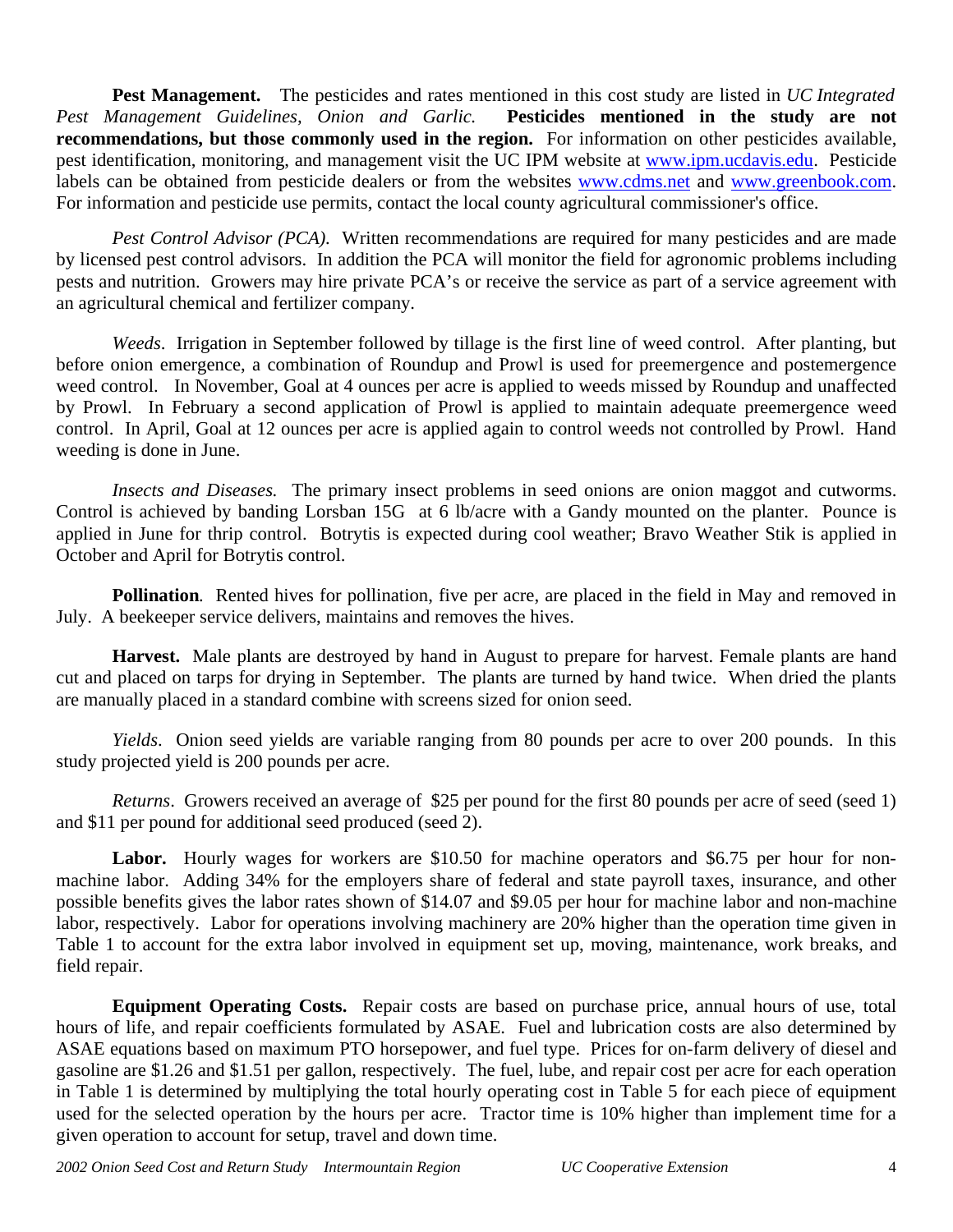**Interest On Operating Capital.** Interest on operating capital is based on cash operating costs and is calculated monthly until harvest at a nominal rate of 7.40% per year. A nominal interest rate is the typical market cost of borrowed funds. The interest cost of post harvest operations is discounted back to the last harvest month using a negative interest charge.

**Risk**. The risks associated with crop production should not be minimized. While this study makes every effort to model a production system based on typical real world practices, it cannot fully represent financial, agronomic and market risks, which affect profitability and economic viability. Onion seed in this study is contracted prior to planting and no excess acres are grown to fulfill contracts.

# **Cash Overhead Costs** (Tables 1-7)

Cash overhead consists of various cash expenses paid out during the year that are assigned to the whole farm and not to a particular operation. These costs include property taxes, interest on operating capital, office expense, liability and property insurance, sanitation services, equipment repairs, and management.

**Property Taxes**. Counties charge a base property tax rate of 1% on the assessed value of the property. In some counties special assessment districts exist and charge additional taxes on property including equipment, buildings, and improvements. For this study, county taxes are calculated as 1% of the average value of the property. Average value equals new cost plus salvage value divided by 2 on a per acre basis.

**Insurance.**Insurance for farm investments varies depending on the assets included and the amount of coverage. Property insurance provides coverage for property loss and is charged at 0.660% of the average value of the assets over their useful life. Liability insurance covers accidents on the farm and costs \$698 for the entire farm.

**Office Expense.** Office and business expenses are estimated at \$50 per acre. These expenses include office supplies, telephones, bookkeeping, accounting, legal fees, road maintenance, etc. Cash overhead costs are found in Tables 1, 2, 3 and 4.

**Investment Repairs.** Annual maintenance is calculated as 2 percent of the purchase price.

# **Non-cash Overhead Costs**

Non-cash overhead is calculated as the capital recovery cost for equipment and other farm investments.

**Capital Recovery Costs.** Capital recovery cost is the annual depreciation and interest costs for a capital investment. It is the amount of money required each year to recover the difference between the purchase price and salvage value (unrecovered capital). It is equivalent to the annual payment on a loan for the investment with the down payment equal to the discounted salvage value. This is a more complex method of calculating ownership costs than straight-line depreciation and opportunity costs, but more accurately represents the annual costs of ownership because it takes the time value of money into account (Boehlje and Eidman). The formula for the calculation of the annual capital recovery costs is ((Purchase Price – Salvage Value) x Capital Recovery Factor) + (Salvage Value x Interest Rate).

*Salvage Value*. Salvage value is an estimate of the remaining value of an investment at the end of its useful life. For farm machinery (tractors and implements) the remaining value is a percentage of the new cost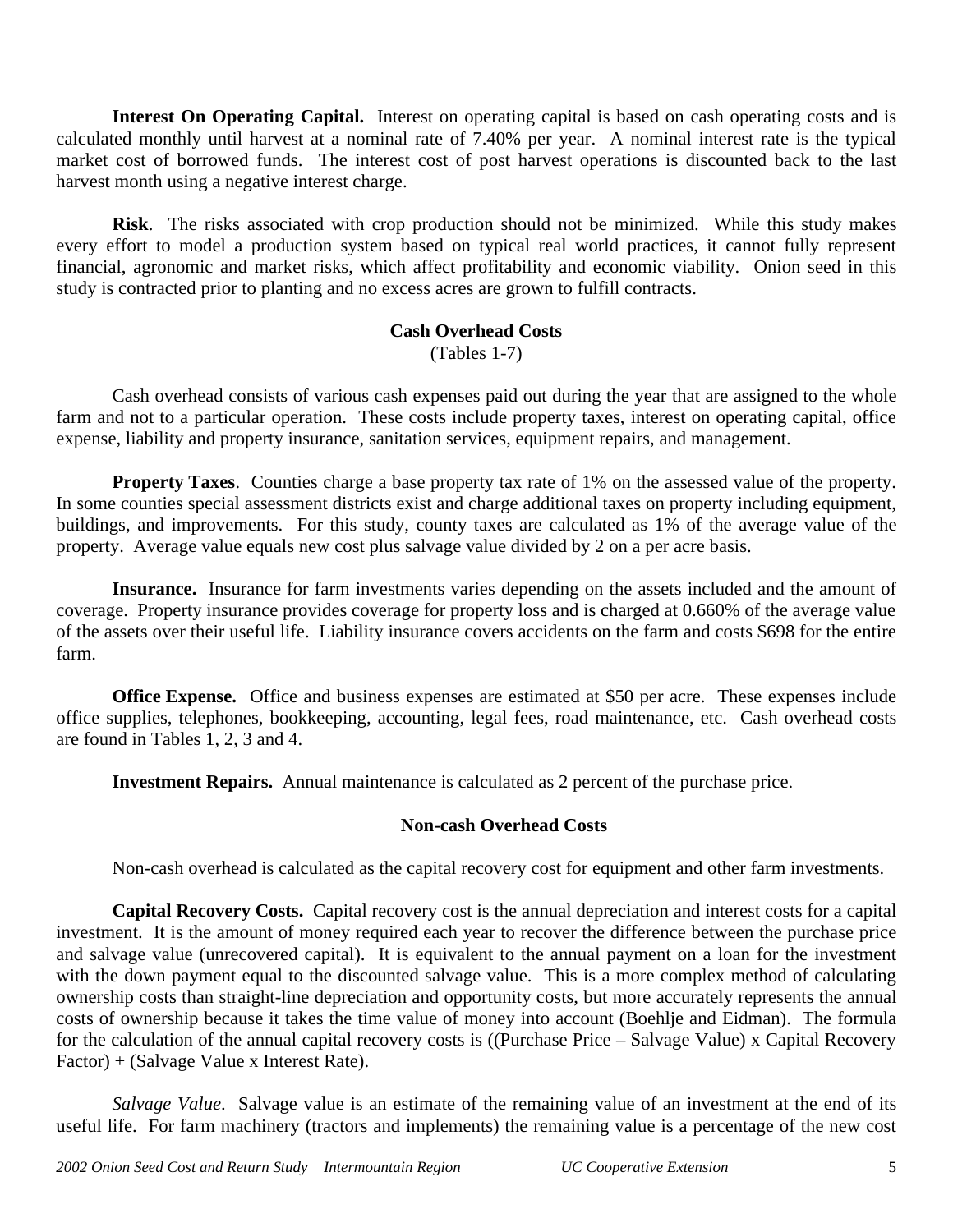of the investment (Boehlje and Eidman). The percent remaining value is calculated from equations developed by the American Society of Agricultural Engineers (ASAE) based on equipment type and years of life. The life in years is estimated by dividing the wear out life, as given by ASAE by the annual hours of use in this operation. For other investments including irrigation systems, buildings, and miscellaneous equipment, the value at the end of its useful life is zero. The salvage value for land is the purchase price because land does not depreciate. The purchase price and salvage value for equipment and investments are shown in Table 5.

*Capital Recovery Factor*. Capital recovery factor is the amortization factor or annual payment whose present value at compound interest is 1. The amortization factor is a table value that corresponds to the interest rate used and the life of the machine.

*Interest Rate*. The interest rate of 6.41% used to calculate capital recovery cost is the USDA-ERS's tenyear average of California's agricultural sector long-run rate of return to production assets from current income. It is used to reflect the long-term realized rate of return to these specialized resources that can only be used effectively in the agricultural sector. In other words, the next best alternative use for these resources is in another agricultural enterprise.

**Equipment.** Farm equipment is purchased new or used, but the study shows the current purchase price for new equipment. The new purchase price is adjusted to 50% to indicate a mix of new and used equipment. Annual ownership costs for equipment and other investments are shown in Table 4. Equipment costs are composed of three parts: non-cash overhead, cash overhead, and operating costs. Both of the overhead factors have been discussed in previous sections. The operating costs consist of repairs, fuel, and lubrication and are discussed under operating costs.

**Table Values.** Due to rounding, the totals may be slightly different from the sum of the components.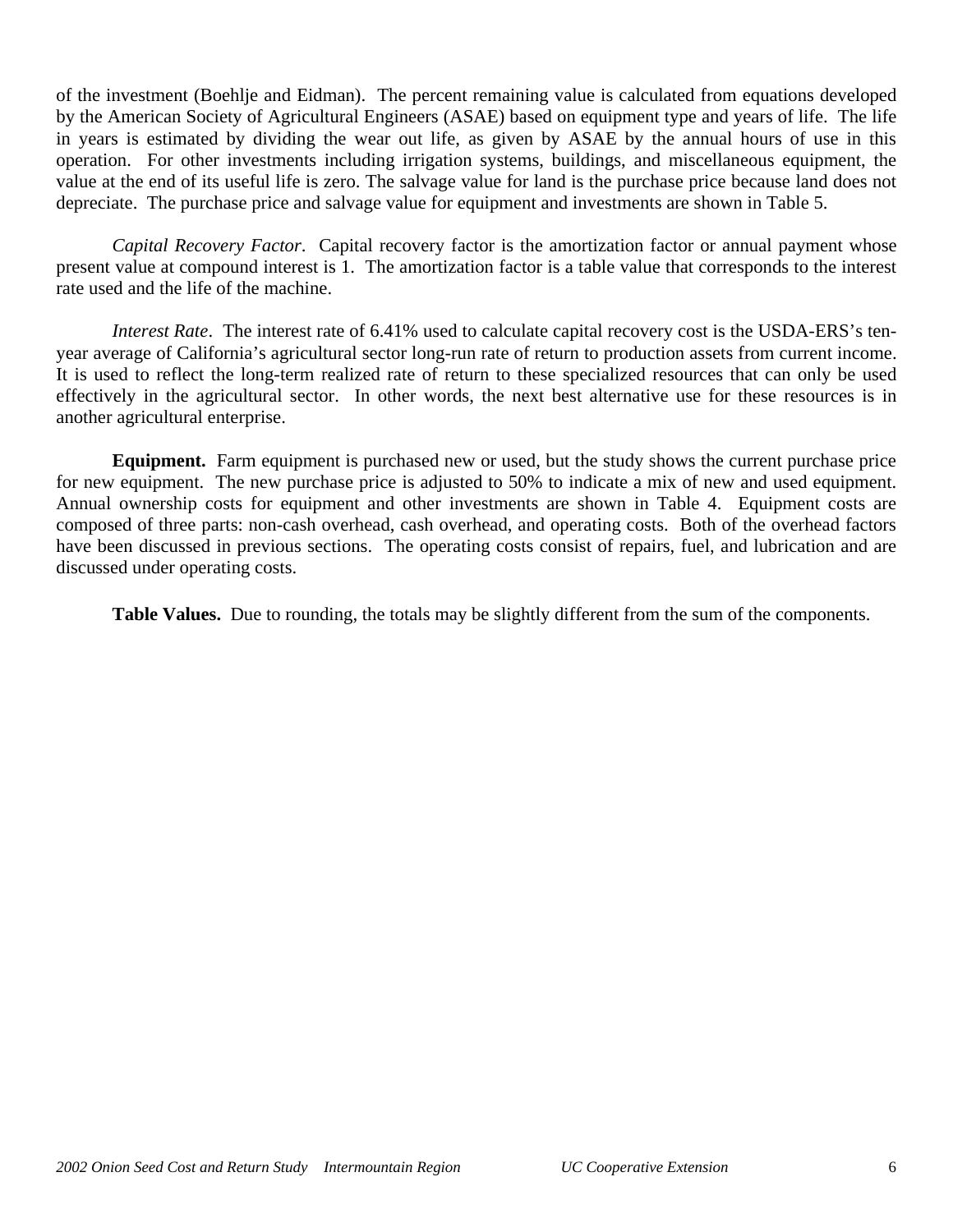# **REFERENCES**

- American Society of Agricultural Engineers. (ASAE). 1992. *American Society of Agricultural Engineers Standards Yearbook*. St. Joseph, MO.
- Boelje, Michael D., and Vernon R. Eidman. 1984. *Farm Management*. John Wiley and Sons. New York, NY.
- Blank, Steve, Karen Klonsky, Kim Norris, and Steve Orloff. 1992. *Acquiring Alfalfa Hay Harvest Equipment: A Financial Analysis of Alternatives*. University of California. Oakland, CA. Giannini Information Series No. 92-1.
- Integrated Pest Management Education and Publications. 1999. "UC Pest Management Guidelines, Onion/Garlic." In M. L. Flint (ed.) *UC IPM Pest Management Guidelines*. University of California. Division of Agriculture and Natural Resources. Oakland, CA. Publication 3339.
- United States Department of Agriculture-Economic Reporting Service. *Farm Financial Ratios Indicating Solvency and Profitability 1960 – 99, California.* www.ers.usda.gov/data/farmbalancesheet/fbsdmu.htm January, 2002.

\_\_\_\_\_\_\_\_\_\_\_\_\_\_\_\_\_\_\_\_\_\_\_\_

For information concerning the above or other University of California publications, contact UC DANR Communications Services at 1- 800-994-8849, online at www.ucop.edu, or your local county UC Cooperative Extension office.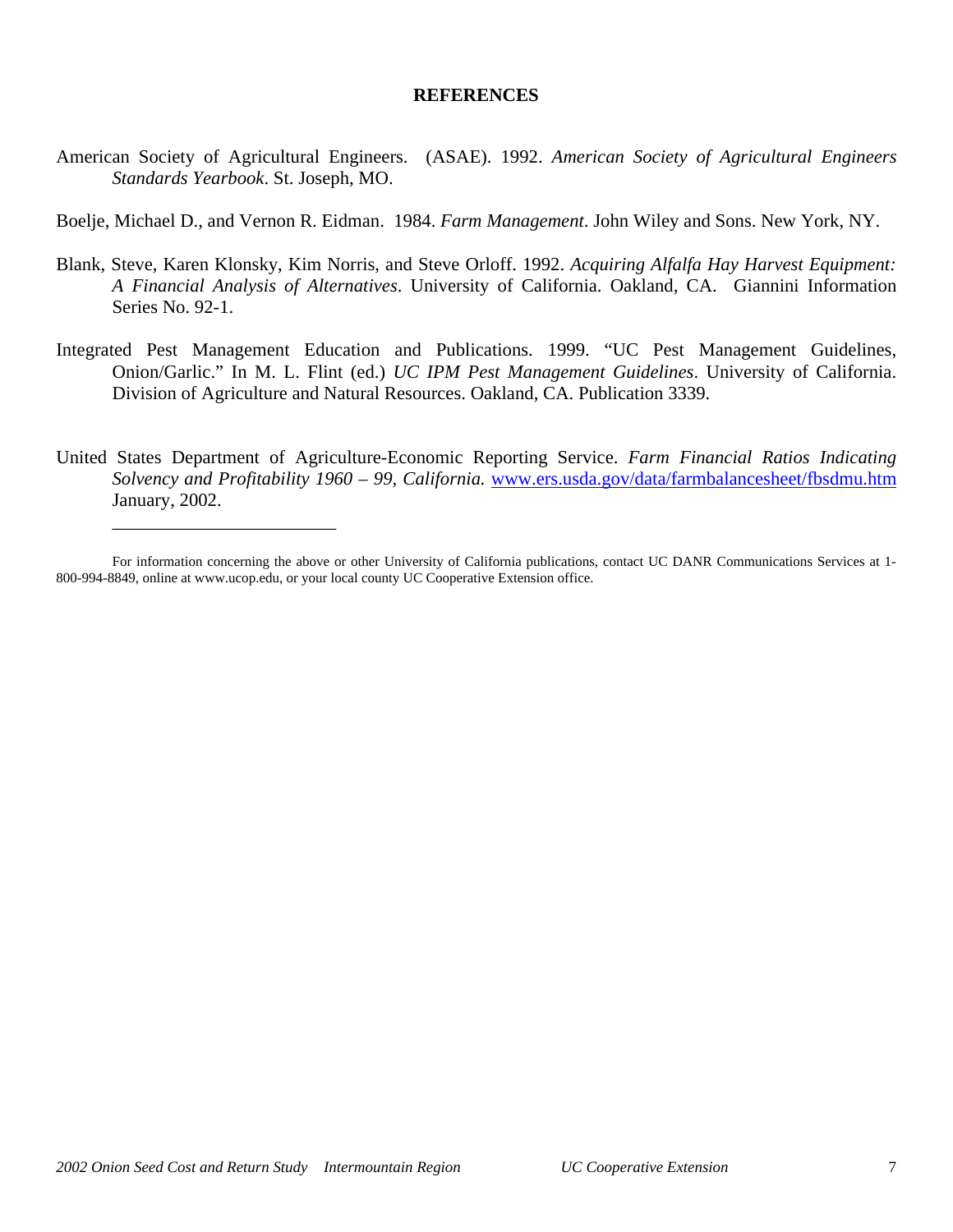#### UC COOPERATIVE EXTENSION **Table 1. COSTS PER ACRE to PRODUCE ONION SEED** INTERMOUNTAIN - Lassen and Shasta Counties 2002

|                                       | Operation |                  |                  |                  | Cash and Labor Cost per Acre |                |      |
|---------------------------------------|-----------|------------------|------------------|------------------|------------------------------|----------------|------|
|                                       | Time      | Labor            | Fuel, Lube       | Material         | Custom/                      | Total          | Your |
| Operation                             | (Hrs/A)   | Cost             | & Repairs        | Cost             | Rent                         | Cost           | Cost |
| Preplant:                             |           |                  |                  |                  |                              |                |      |
| Ripping                               | 0.48      | 6                | 6                | $\boldsymbol{0}$ | $\boldsymbol{0}$             | 12             |      |
| Disk 2X                               | 0.50      | 6                | 5                | $\boldsymbol{0}$ | $\boldsymbol{0}$             | 12             |      |
| Landplane                             | 0.15      | $\overline{c}$   | $\mathbf{2}$     | $\mathbf{0}$     | $\boldsymbol{0}$             | $\overline{4}$ |      |
| Fertilize: 16-20-00/ZnSO4             | 0.00      | $\boldsymbol{0}$ | $\boldsymbol{0}$ | 40               | 6                            | 46             |      |
| Pull Beds                             | 0.50      | 6                | 6                | $\theta$         | $\mathbf{0}$                 | 11             |      |
| Irrigate: Move Wheel-Line in          | 0.25      | $\mathfrak{2}$   | 5                | $\mathbf{0}$     | $\mathbf{0}$                 | 2              |      |
| Irrigate                              | 0.25      | $\overline{2}$   | $\boldsymbol{0}$ | 5                | $\mathbf{0}$                 | 7              |      |
| Irrigate: Move Wheel-Line out         | 0.25      | $\mathbf{2}$     | $\boldsymbol{0}$ | $\overline{0}$   | $\mathbf{0}$                 | $\overline{c}$ |      |
| Mulch                                 | 0.67      | 9                | 8                | $\mathbf{0}$     | $\boldsymbol{0}$             | 16             |      |
| Fertilize: Gypsum                     | 0.00      | $\boldsymbol{0}$ | $\boldsymbol{0}$ | 20               | 6                            | 26             |      |
| TOTAL PREPLANT COSTS                  | 3.05      | 36               | 26               | 65               | 12                           | 139            |      |
| Plant:                                |           |                  |                  |                  |                              |                |      |
| Plant/Insecticide: Lorsban            | 1.00      | 13               | 10               | 11               | $\boldsymbol{0}$             | 34             |      |
| TOTAL PLANT COSTS                     | 1.00      | 13               | 10               | 11               | $\overline{0}$               | 34             |      |
| Postplant:                            |           |                  |                  |                  |                              |                |      |
| Lay Pipe                              | 0.50      | 5                | $\boldsymbol{0}$ | $\mathbf{0}$     | 250                          | 255            |      |
| Irrigate                              | 2.85      | 30               | $\mathbf{0}$     | 90               | $\mathbf{0}$                 | 120            |      |
| Weed: Roundup/Prowl                   | 0.33      | 4                | $\overline{0}$   | 14               | $\mathbf{0}$                 | 19             |      |
| Inject Bravo @ irrigation             | 0.00      | $\overline{0}$   | $\boldsymbol{0}$ | 28               | $\mathbf{0}$                 | 28             |      |
| Weed: Goal                            | 0.67      | 9                | 1                | 13               | $\mathbf{0}$                 | 23             |      |
| Weed: Prowl                           | 0.33      | $\overline{4}$   | $\boldsymbol{0}$ | 5                | $\mathbf{0}$                 | 10             |      |
| Inject $N$ @ irrigation               | 3.00      | 39               | 1                | 72               | $\mathbf{0}$                 | 112            |      |
| Insecticide: Pounce                   | 0.00      | $\overline{0}$   | $\mathbf{0}$     | 5                | 8                            | 13             |      |
| Pollination: Hives                    | 0.00      | $\overline{0}$   | $\mathbf{0}$     | $\mathbf{0}$     | 45                           | 45             |      |
| Weed: Hand Weed                       | 4.00      | 36               | $\boldsymbol{0}$ | $\boldsymbol{0}$ | $\mathbf{0}$                 | 36             |      |
| Destroy Male Plants                   | 2.00      | 18               | $\boldsymbol{0}$ | $\mathbf{0}$     | $\mathbf{0}$                 | 18             |      |
| TOTAL POSTPLANT COSTS                 | 13.68     | 145              | 3                | 228              | 303                          | 679            |      |
| Harvest:                              |           |                  |                  |                  |                              |                |      |
| Hand Cut Prior to Harvest             | 4.00      | 323              | 39               | $\boldsymbol{0}$ | $\boldsymbol{0}$             | 362            |      |
| Lay on Tarp                           | 4.00      | 36               | $\boldsymbol{0}$ | $\mathbf{0}$     | $\boldsymbol{0}$             | 36             |      |
| Turn on Tarp 2X                       | 4.00      | 36               | $\boldsymbol{0}$ | $\boldsymbol{0}$ | $\boldsymbol{0}$             | 36             |      |
| Combine                               | 2.00      | 98               | 41               | $\boldsymbol{0}$ | $\boldsymbol{0}$             | 139            |      |
| TOTAL HARVEST COSTS                   | 14.00     | 493              | 80               | $\overline{0}$   | $\mathbf{0}$                 | 573            |      |
| Interest on operating capital @ 7.40% |           |                  |                  |                  |                              | 52             |      |
| TOTAL OPERATING COSTS/ACRE            |           | 687              | 119              | 305              | 315                          | 1,478          |      |
| TOTAL OPERATING COSTS/LBS             |           |                  |                  |                  |                              | 7              |      |
| Cash Overhead:                        |           |                  |                  |                  |                              |                |      |
| Office                                |           |                  |                  |                  |                              | 50             |      |
| Pickup: Lease                         |           |                  |                  |                  |                              | 40             |      |
| Liability Insurance                   |           |                  |                  |                  |                              | $\mathfrak{Z}$ |      |
| <b>Sanitation Fees</b>                |           |                  |                  |                  |                              | $\mathbf{1}$   |      |
| <b>Property Taxes</b>                 |           |                  |                  |                  |                              | 46             |      |
| Property Insurance                    |           |                  |                  |                  |                              | 30             |      |
| <b>Investment Repairs</b>             |           |                  |                  |                  |                              | 6              |      |
| TOTAL CASH OVERHEAD COSTS             |           |                  |                  |                  |                              | 177            |      |
| TOTAL CASH COSTS/ACRE                 |           |                  |                  |                  |                              | 1,655          |      |
| TOTAL CASH COSTS/LBS                  |           |                  |                  |                  |                              | 8              |      |
| Non-Cash Overhead:                    |           |                  |                  |                  |                              |                |      |
|                                       |           | Per Producing    |                  | Annual           |                              |                |      |
|                                       |           |                  |                  | Capital Recovery |                              |                |      |
|                                       |           | Acre<br>500      |                  | 44               |                              | 44             |      |
| Shop                                  |           |                  |                  |                  |                              |                |      |
| Tools                                 |           | 250              |                  | 21               |                              | 21             |      |
| Land                                  |           | 2,000<br>375     |                  | 128<br>27        |                              | 128<br>27      |      |
| Well and Pump<br>Main Line            |           | 50               |                  | 3                |                              | 3              |      |
| Ouad runner                           |           | 25               |                  | 6                |                              | 6              |      |
| Equipment                             |           | 3,432            |                  | 305              |                              | 305            |      |
| TOTAL NON-CASH OVERHEAD COSTS         |           | 6,632            |                  | 534              |                              | 534            |      |
|                                       |           |                  |                  |                  |                              |                |      |
| TOTAL COSTS/ACRE                      |           |                  |                  |                  |                              | 2,189          |      |
| TOTAL COSTS/LBS                       |           |                  |                  |                  |                              | 11             |      |

*2002 Onion Seed Cost and Return Study Intermountain Region UC Cooperative Extension* 8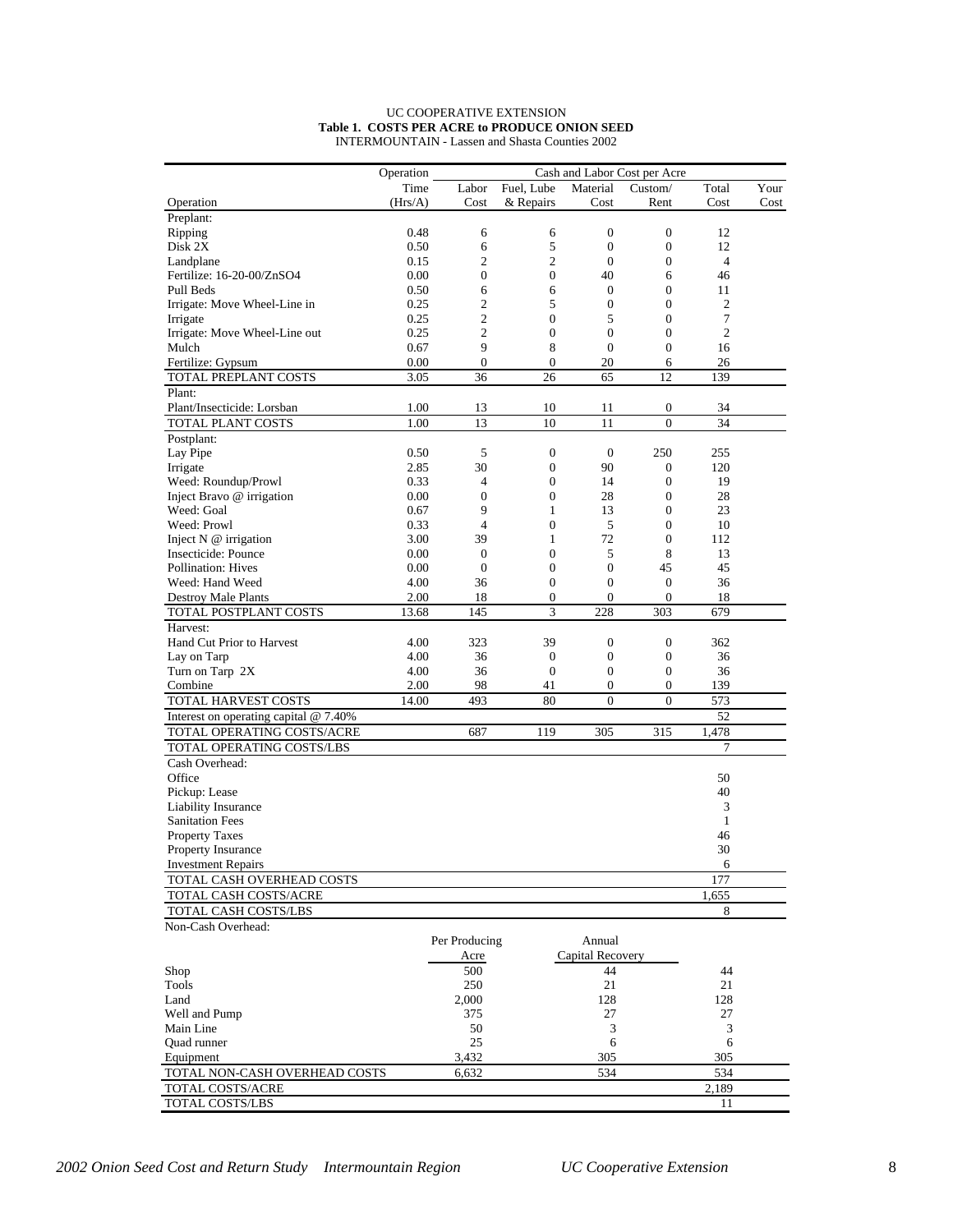#### UC COOPERATIVE EXTENSION **Table 2. COSTS PER ACRE to PRODUCE ONION SEED** INTERMOUNTAIN - Lassen and Shasta Counties 2002

|                                            | Quantity/ |            | Price or  | Value or     | Your |
|--------------------------------------------|-----------|------------|-----------|--------------|------|
|                                            | Acre      | Unit       | Cost/Unit | Cost/Acre    | Cost |
| <b>GROSS RETURNS</b>                       |           |            |           |              |      |
| Seed 1                                     | 80.00     | lbs        | 25.00     | 2,000        |      |
| Seed 2                                     | 120.00    | <b>lbs</b> | 11.00     | 1,320        |      |
| TOTAL GROSS RETURNS                        | 200.00    | <b>lbs</b> |           | 3,320        |      |
| <b>OPERATING COSTS</b>                     |           |            |           |              |      |
| Custom:                                    |           |            |           |              |      |
| Fertilizer Spread                          | 2.00      | acre       | 6.00      | 12           |      |
| Air Application                            | 1.00      | acre       | 8.00      | 8            |      |
| <b>Fertilizer:</b>                         |           |            |           |              |      |
| $16-20-0$                                  | 300.00    | <b>lbs</b> | 0.10      | 30           |      |
| Zinc Sulfate                               | 30.00     | lbs        | 0.34      | 10           |      |
| Gypsum                                     | 1,000.00  | <b>lbs</b> | 0.02      | 20           |      |
| <b>UN-32</b>                               | 600.00    | <b>lbs</b> | 0.12      | 72           |      |
| Irrigation:                                |           |            |           |              |      |
| Water                                      | 38.00     | acin       | 2.50      | 95           |      |
| <b>Insecticide:</b>                        |           |            |           |              |      |
| Lorsban 15G                                | 6.00      | <b>lbs</b> | 1.85      | 11           |      |
| Pounce                                     | 6.00      | <b>OZ</b>  | 0.85      | 5            |      |
| Rent:                                      |           |            |           |              |      |
| Sprinkler Pipe 3"                          | 1.00      | acre       | 250.00    | 250          |      |
| Hives                                      | 5.00      | acre       | 9.00      | 45           |      |
| <b>Herbicides:</b>                         |           |            |           |              |      |
| Roundup Ultra                              | 1.50      | pint       | 6.00      | 9            |      |
| Prowl                                      | 3.60      | pint       | 3.00      | 11           |      |
| Goal                                       | 16.00     | <b>OZ</b>  | 0.84      | 13           |      |
| <b>Fungicide:</b>                          |           |            |           |              |      |
| Bravo Weather Stik                         | 4.00      | pint       | 7.00      | 28           |      |
| Labor (machine)                            | 16.96     | hrs        | 10.72     | 182          |      |
| Labor (non-machine)                        | 55.85     | hrs        | 9.05      | 505          |      |
| Fuel - Diesel                              | 52.37     | gal        | 1.26      | 66           |      |
| Lube                                       |           |            |           | 10           |      |
| Machinery repair                           |           |            |           | 43           |      |
| Interest on operating capital @ 7.40%      |           |            |           | 52           |      |
| TOTAL OPERATING COSTS/ACRE                 |           |            |           | 1,478        |      |
| TOTAL OPERATING COSTS/LBS                  |           |            |           | 7            |      |
| NET RETURNS ABOVE OPERATING COSTS          |           |            |           | 1,842        |      |
| <b>CASH OVERHEAD COSTS:</b>                |           |            |           |              |      |
| Office                                     |           |            |           | 50           |      |
| Pickup Leased                              |           |            |           | 40           |      |
| <b>Liability Insurance</b>                 |           |            |           | 3            |      |
| <b>Sanitation Fees</b>                     |           |            |           | $\mathbf{1}$ |      |
| <b>Property Taxes</b>                      |           |            |           | 46           |      |
| Property Insurance                         |           |            |           | 30           |      |
| <b>Investment Repairs</b>                  |           |            |           | 6            |      |
| TOTAL CASH OVERHEAD COSTS/ACRE             |           |            |           | 177          |      |
| TOTAL CASH COSTS/ACRE                      |           |            |           | 1,655        |      |
| TOTAL CASH COSTS/LBS                       |           |            |           | 8            |      |
| NON-CASH OVERHEAD COSTS (Capital Recovery) |           |            |           |              |      |
| Shop                                       |           |            |           | 44           |      |
| Tools                                      |           |            |           | 21           |      |
| Land                                       |           |            |           | 128          |      |
| Well and Pump                              |           |            |           | 27           |      |
| Main Line                                  |           |            |           | 3            |      |
| <b>Ouad</b> runner                         |           |            |           | 6            |      |
| Equipment                                  |           |            |           | 305          |      |
| TOTAL NON-CASH OVERHEAD COSTS/ACRE         |           |            |           | 534          |      |
| TOTAL COSTS/ACRE                           |           |            |           | 2,189        |      |
| TOTAL COSTS/LBS                            |           |            |           | 11           |      |
| NET RETURNS ABOVE TOTAL COSTS              |           |            |           | 1,131        |      |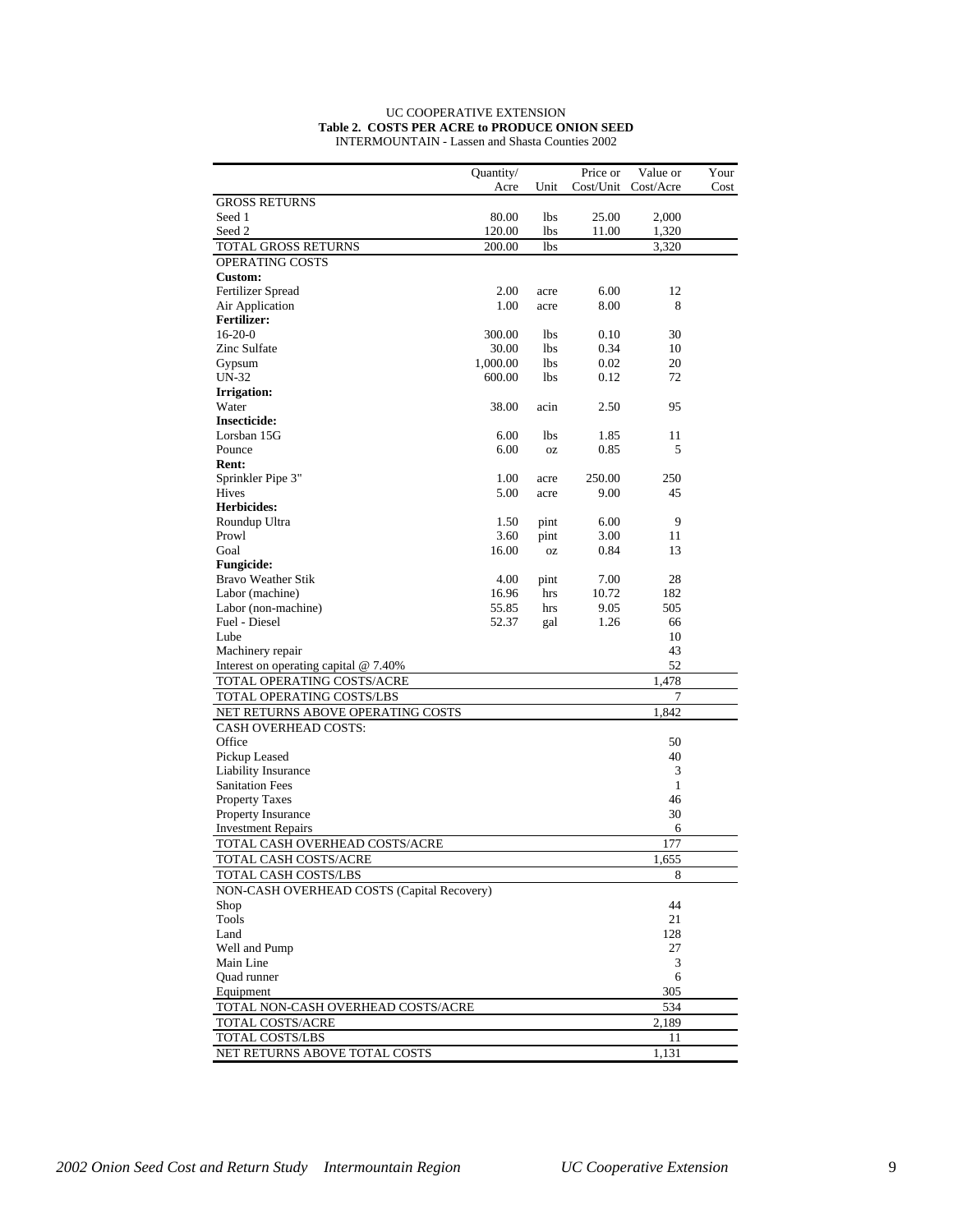#### UC COOPERATIVE EXTENSION **Table 3. COSTS PER ACRE to PRODUCE ONION SEED** INTERMOUNTAIN - Lassen and Shasta Counties 2002

| Beginning AUG 01                | <b>AUG</b>     | <b>SEP</b>      | OCT             | <b>NOV</b>     | <b>DEC</b>     | <b>JAN</b>     | <b>FEB</b>     | <b>MAR</b>       | APR            | <b>MAY</b>       | <b>JUN</b>     | JUL              | <b>AUG</b> | <b>SEP</b>     | <b>TOTAL</b>   |
|---------------------------------|----------------|-----------------|-----------------|----------------|----------------|----------------|----------------|------------------|----------------|------------------|----------------|------------------|------------|----------------|----------------|
| Ending<br>SEP <sub>02</sub>     | 01             | 01              | 01              | 01             | 01             | 02             | 02             | 02               | 02             | 02               | 02             | 02               | 02         | 02             |                |
| Preplant:                       |                |                 |                 |                |                |                |                |                  |                |                  |                |                  |            |                |                |
| Ripping                         | 12             |                 |                 |                |                |                |                |                  |                |                  |                |                  |            |                | 12             |
| Disk 2X                         | 12             |                 |                 |                |                |                |                |                  |                |                  |                |                  |            |                | 12             |
| Landplane                       | $\overline{4}$ |                 |                 |                |                |                |                |                  |                |                  |                |                  |            |                | $\overline{4}$ |
| Fertilize: 16-20-00/ZnSO4       |                | 46              |                 |                |                |                |                |                  |                |                  |                |                  |            |                | 46             |
| Pull Beds                       |                | 11              |                 |                |                |                |                |                  |                |                  |                |                  |            |                | 11             |
| Irrigate: Move Wheel-Line In    |                | $\overline{c}$  |                 |                |                |                |                |                  |                |                  |                |                  |            |                | $\overline{c}$ |
| Irrigate                        |                | 7               |                 |                |                |                |                |                  |                |                  |                |                  |            |                | $\overline{7}$ |
| Irrigate: Move Wheel-Line Out   |                | $\overline{c}$  |                 |                |                |                |                |                  |                |                  |                |                  |            |                | $\overline{c}$ |
| Mulch                           |                | 16              |                 |                |                |                |                |                  |                |                  |                |                  |            |                | 19             |
| Fertilize: Gypsum               |                | 26              |                 |                |                |                |                |                  |                |                  |                |                  |            |                | 26             |
| TOTAL PREPLANT COSTS            | 28             | 112             |                 |                |                |                |                |                  |                |                  |                |                  |            |                | 139            |
|                                 |                |                 |                 |                |                |                |                |                  |                |                  |                |                  |            |                |                |
| Plant:                          |                |                 |                 |                |                |                |                |                  |                |                  |                |                  |            |                |                |
| Plant/Insecticide: Lorsban      |                | 34              |                 |                |                |                |                |                  |                |                  |                |                  |            |                | 34             |
| <b>TOTAL PLANT COSTS</b>        |                | $\overline{34}$ |                 |                |                |                |                |                  |                |                  |                |                  |            |                | 34             |
| Postplant:                      |                |                 |                 |                |                |                |                |                  |                |                  |                |                  |            |                |                |
| Irrigate: Lay Pipe              |                | 255             |                 |                |                |                |                |                  |                |                  |                |                  |            |                | 255            |
| Irrigate                        |                | 7               | 14              |                |                |                |                | 7                | 6              | 12               | 25             | 25               | 25         |                | 120            |
| Weed: Roundup/Prowl             |                |                 | 19              |                |                |                |                |                  |                |                  |                |                  |            |                | 19             |
| Insecticide: Bravo w/irrigation |                |                 | 14              |                |                |                |                |                  | 14             |                  |                |                  |            |                | 28             |
| Weed: Goal                      |                |                 |                 | 8              |                |                |                |                  | 15             |                  |                |                  |            |                | 23             |
| Weed: Prowl                     |                |                 |                 |                |                |                | 10             |                  |                |                  |                |                  |            |                | 10             |
| Fertilize: N w/irrigation       |                |                 |                 |                |                |                |                | 19               | 19             | 19               | 19             | 19               | 19         |                | 112            |
| Insecticide: Pounce             |                |                 |                 |                |                |                |                |                  |                |                  | 13             |                  |            |                | 13             |
| <b>Pollination: Hives</b>       |                |                 |                 |                |                |                |                |                  |                | 45               |                |                  |            |                | 45             |
| Weed: Hand Weed                 |                |                 |                 |                |                |                |                |                  |                |                  | 36             |                  |            |                | 36             |
| Destroy Male Plants             |                |                 |                 |                |                |                |                |                  |                |                  |                |                  | 18         |                | 18             |
| TOTAL POSTPLANT COSTS           |                | 262             | 47              | 8              |                |                | 10             | 26               | 53             | 76               | 92             | 43               | 61         |                | 679            |
| Harvest:                        |                |                 |                 |                |                |                |                |                  |                |                  |                |                  |            |                |                |
| Hand Cut Prior to Harvest       |                |                 |                 |                |                |                |                |                  |                |                  |                |                  |            | 362            | 362            |
| Lay on Tarp                     |                |                 |                 |                |                |                |                |                  |                |                  |                |                  |            | 36             | 36             |
| Turn on Tarp 2X                 |                |                 |                 |                |                |                |                |                  |                |                  |                |                  |            | 36             | 36             |
| Combine                         |                |                 |                 |                |                |                |                |                  |                |                  |                |                  |            | 139            | 139            |
| TOTAL HARVEST COSTS             |                |                 |                 |                |                |                |                |                  |                |                  |                |                  |            | 573            | 573            |
| Interest on operating capital   | $\overline{0}$ | 3               | 3               | 3              | 3              | 3              | 3              | 3                | $\overline{4}$ | $\overline{4}$   | 5              | 5                | 5          | 9              | 52             |
| TOTAL OPERATING COSTS/ACRE      | 28             | 410             | 50              | 11             | $\mathfrak{Z}$ | 3              | 13             | 29               | 57             | 80               | 97             | 48               | 67         | 582            | 1,478          |
| TOTAL OPERATING COSTS/LBS       | $\overline{0}$ | $\overline{2}$  | $\mathbf{0}$    | $\overline{0}$ | $\overline{0}$ | $\overline{0}$ | $\overline{0}$ | $\boldsymbol{0}$ | $\mathbf{0}$   | $\boldsymbol{0}$ | $\mathbf{0}$   | $\boldsymbol{0}$ | $\theta$   | 3              | $\tau$         |
| Overhead:                       |                |                 |                 |                |                |                |                |                  |                |                  |                |                  |            |                |                |
| Office                          | 4              | 4               | 4               | $\overline{4}$ | 4              | 4              | 4              | 4                | 4              | 4                | 4              | 4                | 4          | $\overline{4}$ | 50             |
| Pickup Leased                   | 3              | 3               | 3               | 3              | 3              | 3              | 3              | 3                | 3              | 3                | 3              | 3                | 3          | 3              | 40             |
| Liability Insurance             |                |                 |                 |                |                |                |                | 3                |                |                  |                |                  |            |                | 3              |
| <b>Sanitation Fees</b>          |                |                 |                 |                |                |                |                |                  |                |                  |                |                  |            | 1              | -1             |
| <b>Property Taxes</b>           |                |                 |                 |                |                |                |                |                  | 46             |                  |                |                  |            |                | 46             |
| <b>Property Insurance</b>       |                |                 |                 |                |                |                |                |                  | 30             |                  |                |                  |            |                | 30             |
|                                 | 1              | 1               | 1               | 1              | 1              | 1              | 1              | 1                | 1              | 1                | 1              | 1                |            |                | 6              |
| <b>Investment Repairs</b>       | $\overline{7}$ | $\overline{7}$  | $\overline{7}$  | $\overline{7}$ | $\overline{7}$ | $\overline{7}$ | $\overline{7}$ | 10               | 83             | $\overline{7}$   | $\overline{7}$ | $\overline{7}$   |            | $\overline{7}$ | 177            |
| TOTAL CASH OVERHEAD COSTS       |                |                 |                 |                |                |                |                |                  |                |                  |                |                  | 6          |                |                |
| TOTAL CASH COSTS/ACRE           | 35             | 417             | $\overline{57}$ | 18             | 10             | 10             | 20             | 40               | 140            | 87               | 104            | $\overline{55}$  | 73         | 590            | 1,655          |
| TOTAL CASH COSTS/LBS            | $\theta$       | $\overline{c}$  | $\Omega$        | $\Omega$       | $\Omega$       | $\theta$       | $\Omega$       | $\theta$         | $\mathbf{1}$   | $\Omega$         | $\mathbf{1}$   | $\theta$         | $\Omega$   | 3              | 8              |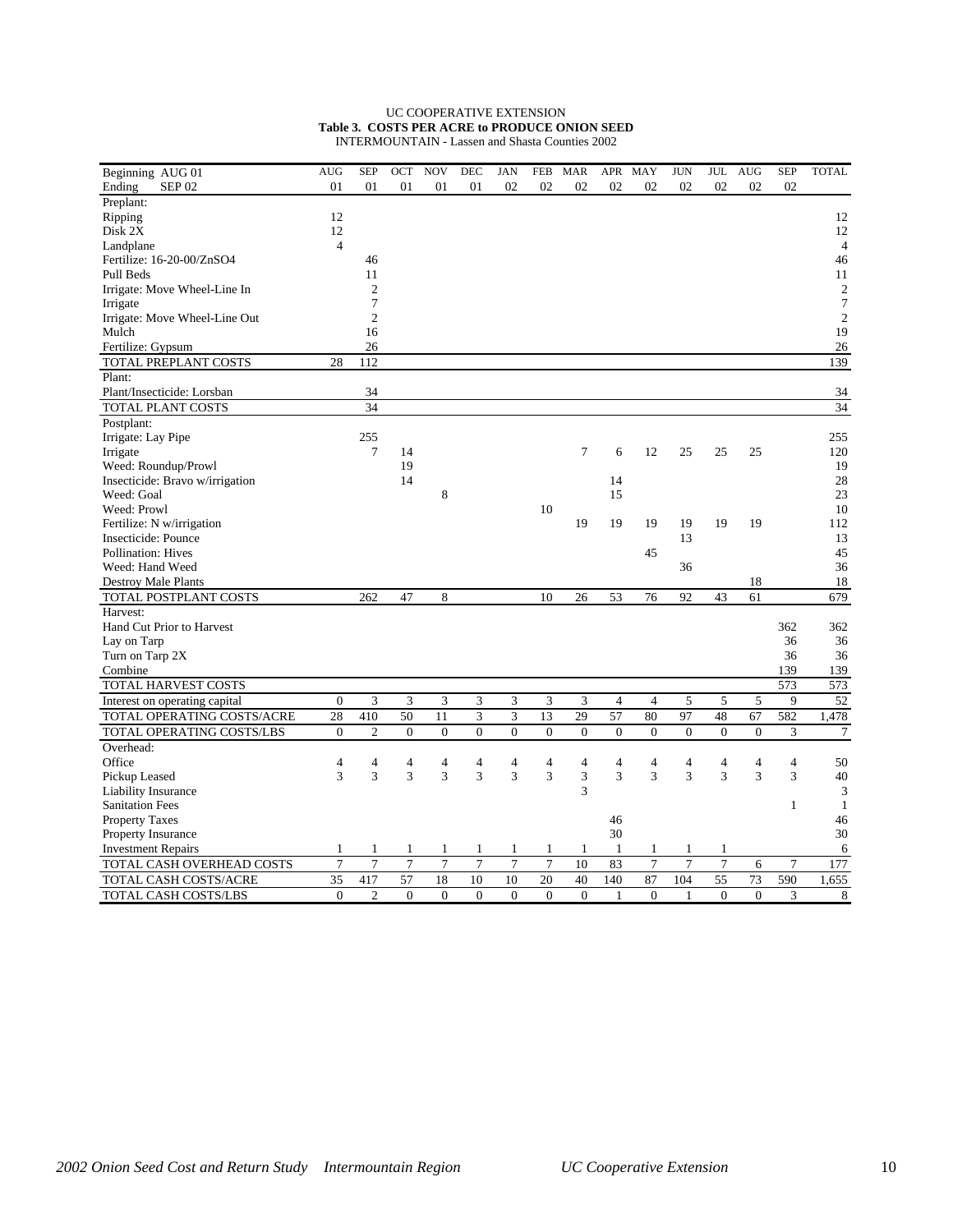# UC COOPERATIVE EXTENSION **Table 4. WHOLE FARM ANNUAL EQUIPMENT, INVESTMENT, and BUSINESS OVERHEAD COSTS**

INTERMOUNTAIN - Lassen and Shasta Counties 2002

# **ANNUAL EQUIPMENT COSTS**

|    |                     |         |      |         |          | Cash Overhead |       |        |
|----|---------------------|---------|------|---------|----------|---------------|-------|--------|
|    |                     |         | Yrs  | Salvage | Capital  | Insur-        |       |        |
| Yr | Description         | Price   | Life | Value   | Recovery | ance          | Taxes | Total  |
| 02 | 100 hp 4wd Tractor  | 75,000  | 15   | 14.601  | 7,322    | 296           | 448   | 8,066  |
| 02 | 13' Power Mulcher   | 15,000  | 6    | 4.324   | 2,476    | 64            | 97    | 2.637  |
| 02 | 14' Disk            | 15,000  | 8    | 3.387   | 2.118    | 61            | 92    | 2.270  |
| 02 | 175 hp 4wd Tractor  | 110,000 | 15   | 21,415  | 10,739   | 434           | 657   | 11,830 |
| 02 | 28' Sprayer         | 4,500   | 6    | 1,297   | 743      | 19            | 29    | 791    |
| 02 | 4 row lister        | 5.000   | 15   | 480     | 509      | 18            | 27    | 554    |
| 02 | 8' Flatbed wagon    | 2,000   | 10   | 354     | 251      | 8             | 12    | 270    |
| 02 | 90 hp 2wd Tractor   | 65,000  | 15   | 12.654  | 6.346    | 256           | 388   | 6.991  |
| 02 | Combine             | 175,000 | 30   | 2.868   | 13,242   | 587           | 889   | 14.719 |
| 02 | Land Plane          | 18,750  | 20   | 977     | 1,664    | 65            | 99    | 1,828  |
| 02 | Nitrogen Injector   | 1,500   | 12   | 208     | 171      | 6             | 9     | 185    |
| 02 | Ripper              | 12,000  | 20   | 625     | 1.065    | 42            | 63    | 1,170  |
| 02 | Sled $w/$ Planet Jr | 3,000   | 15   | 288     | 305      | 11            | 16    | 333    |
|    | <b>TOTAL</b>        | 501,750 |      | 63,478  | 46,952   | 1,865         | 2,826 | 51,644 |
|    | 50% of New Cost *   | 250,875 |      | 31.739  | 23.476   | 933           | 1.413 | 25.822 |

\*Used to reflect a mix of new and used equipment

# **ANNUAL INVESTMENT COSTS**

|                         |         |      |         |                |        | Cash Overhead |               |        |
|-------------------------|---------|------|---------|----------------|--------|---------------|---------------|--------|
|                         |         | Yrs  | Salvage | Capital        | Insur- |               |               |        |
| Description             | Price   | Life |         | Value Recovery | ance   |               | Taxes Repairs | Total  |
| Land                    | 400,000 | 40   | 400,000 | 25,640         | 2.640  | 4.000         | $\Omega$      | 32,280 |
| Main Line               | 10.000  | 30   | 5.000   | 700            | 49     | 75            | 200           | 1.024  |
| <b>Ouad</b> runner      | 5.000   | 5    | 500     | 1,112          | 18     | 28            | 100           | 1,258  |
| Shop                    | 100,000 | 20   | 10.000  | 8,751          | 363    | 550           | 100           | 9.764  |
| Tools                   | 50,000  | 20   | 10,000  | 4.245          | 198    | 300           | 750           | 5.493  |
| Well and Pump           | 75,000  | 30   | 22,000  | 5,431          | 320    | 485           | 50            | 6,286  |
| <b>TOTAL INVESTMENT</b> | 640,000 |      | 447.500 | 45,879         | 3.589  | 5.438         | 1.200         | 56.105 |

#### ANNUAL BUSINESS OVERHEAD COSTS

|                            | Units/ |      | Price/ | Total  |
|----------------------------|--------|------|--------|--------|
| Description                | Farm   | Unit | Unit   | Cost   |
| <b>Liability Insurance</b> | 200    | acre | 3.49   | 698    |
| Office/Telephone           | 200    | acre | 50.00  | 10,000 |
| Pickup Leased              | 200    | acre | 40.00  | 8,000  |
| <b>Sanitation Fees</b>     | 10     | acre | 19.00  | 190    |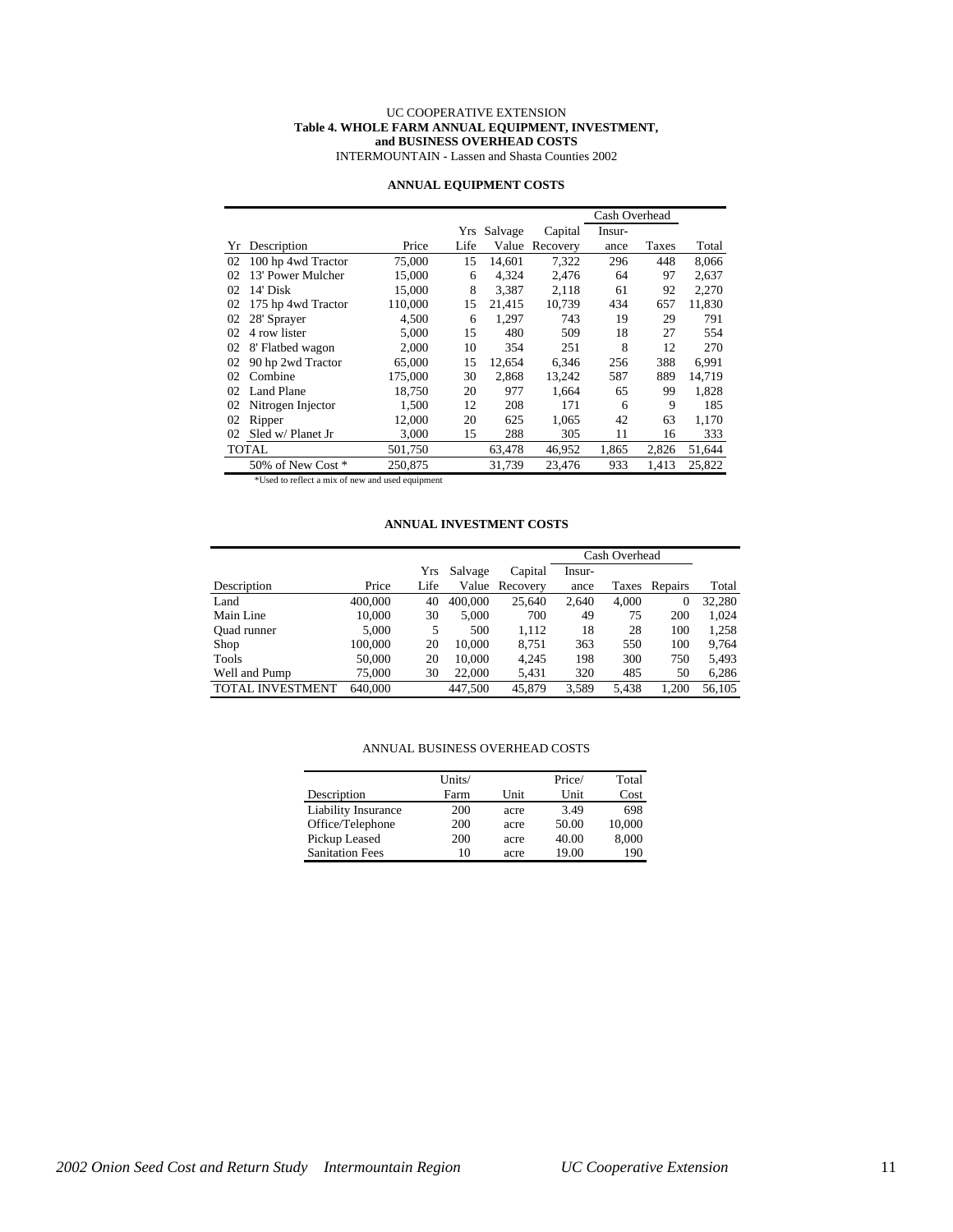#### UC COOPERATIVE EXTENSION **Table 5 HOURLY EQUIPMENT COSTS** INTERMOUNTAIN - Lassen and Shasta Counties 2002

|    |                    |        | <b>COSTS PER HOUR</b> |               |       |         |           |       |           |
|----|--------------------|--------|-----------------------|---------------|-------|---------|-----------|-------|-----------|
|    |                    | Actual |                       | Cash Overhead |       |         | Operating |       |           |
|    |                    | Hours  | Capital               | Insur-        |       |         | Fuel $&$  | Total | Total     |
|    | Yr Description     | Used   | Recovery              | ance          | Taxes | Repairs | Lube      | Oper. | Costs/Hr. |
| 02 | 100 hp 4wd Tractor | 252.50 | 14.50                 | 0.59          | 0.89  | 1.52    | 7.12      | 8.65  | 24.62     |
| 02 | 13' Power Mulcher  | 99.70  | 12.42                 | 0.32          | 0.48  | 1.52    | 0.00      | 1.52  | 14.75     |
| 02 | 14' Disk           | 100.00 | 10.59                 | 0.30          | 0.46  | 1.08    | 0.00      | 1.08  | 12.43     |
| 02 | 175 hp 4wd Tractor | 232.70 | 23.08                 | 0.93          | 1.41  | 2.24    | 7.12      | 9.36  | 34.78     |
| 02 | 28' Sprayer        | 99.30  | 3.74                  | 0.10          | 0.15  | 0.78    | 0.00      | 0.78  | 4.76      |
| 02 | 4 row lister       | 30.00  | 8.48                  | 0.30          | 0.46  | 0.14    | 0.00      | 0.14  | 9.37      |
| 02 | 8' Flatbed wagon   | 200.00 | 0.63                  | 0.02          | 0.03  | 0.18    | 0.00      | 0.18  | 0.86      |
| 02 | 90 hp 2wd Tractor  | 202.20 | 15.69                 | 0.63          | 0.96  | 2.31    | 6.40      | 8.71  | 26.00     |
| 02 | Combine            | 102.00 | 64.91                 | 2.88          | 4.36  | 8.09    | 10.51     | 18.60 | 90.75     |
| 02 | <b>Land Plane</b>  | 97.50  | 8.53                  | 0.33          | 0.51  | 2.28    | 0.00      | 2.28  | 11.65     |
| 02 | Nitrogen Injector  | 100.00 | 0.85                  | 0.03          | 0.04  | 0.48    | 0.00      | 0.48  | 1.40      |
| 02 | Ripper             | 100.80 | 5.28                  | 0.21          | 0.31  | 2.13    | 0.00      | 2.13  | 7.92      |
| 02 | Sled w/ Planet Jr  | 10.00  | 15.26                 | 0.54          | 0.82  | 0.63    | 0.00      | 0.63  | 17.26     |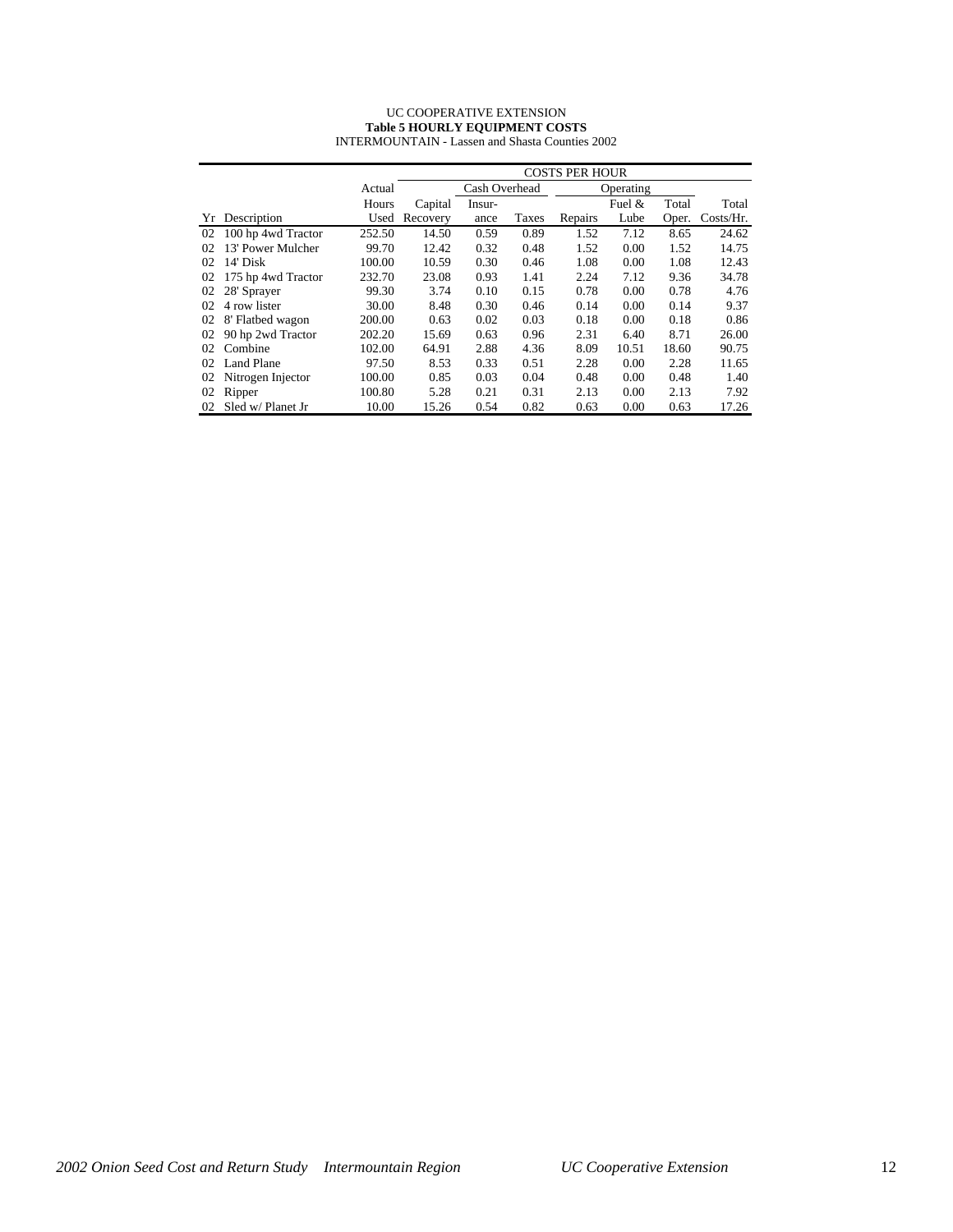#### UC COOPERATIVE EXTENSION **Table 6. RANGING ANALYSIS** INTERMOUNTAIN - Lassen and Shasta Counties 2002

|                                  | YIELD (lbs/acre) |       |       |       |       |       |       |  |
|----------------------------------|------------------|-------|-------|-------|-------|-------|-------|--|
|                                  | 80               | 120   | 160   | 200   | 240   | 280   | 320   |  |
| <b>OPERATING COSTS/ACRE:</b>     |                  |       |       |       |       |       |       |  |
| Preplant Cost                    | 139              | 139   | 139   | 139   | 139   | 139   | 139   |  |
| <b>Plant Cost</b>                | 34               | 34    | 34    | 34    | 34    | 34    | 34    |  |
| Postplant Cost                   | 679              | 679   | 679   | 679   | 679   | 679   | 679   |  |
| <b>Harvest Cost</b>              | 573              | 573   | 573   | 573   | 573   | 573   | 573   |  |
| Interest on operating capital    | 52               | 52    | 52    | 52    | 52    | 52    | 52    |  |
| TOTAL OPERATING COSTS/ACRE       | 1.478            | 1.478 | 1,478 | 1,478 | 1.478 | 1.478 | 1,478 |  |
| <b>TOTAL OPERATING COSTS/LBS</b> | 18               | 12    | 9     | 7     | 6     | 5     | 5     |  |
| CASH OVERHEAD COSTS/ACRE         | 177              | 177   | 177   | 177   | 177   | 177   | 177   |  |
| <b>TOTAL CASH COSTS/ACRE</b>     | 1,655            | 1.655 | 1,655 | 1,655 | 1,655 | 1.655 | 1,655 |  |
| <b>TOTAL CASH COSTS/LBS</b>      | 21               | 14    | 10    | 8     |       | 6     | 5     |  |
| NON-CASH OVERHEAD COSTS/ACRE     | 534              | 534   | 534   | 534   | 534   | 534   | 534   |  |
| <b>TOTAL COSTS/ACRE</b>          | 2.189            | 2.189 | 2.189 | 2.189 | 2.189 | 2.189 | 2,189 |  |
| <b>TOTAL COSTS/LBS</b>           | 27               | 18    | 14    | 11    | 9     | 8     |       |  |

# COSTS PER ACRE AT **VARYING YIELD** TO PRODUCE ONION SEED

# NET RETURNS PER ACRE **ABOVE OPERATING COSTS**

|        | $$$ /lb |     | YIELD (lbs/acre) |       |       |       |       |       |  |  |  |  |
|--------|---------|-----|------------------|-------|-------|-------|-------|-------|--|--|--|--|
| Seed 1 |         | 80  | 80               | 80    | 80    | 80    | 80    | 80    |  |  |  |  |
|        | Seed 2  | 0   | 40               | 80    | 120   | 160   | 200   | 240   |  |  |  |  |
| 22.00  | 8.00    | 282 | 602              | 922   | 1.242 | 1.562 | 1,882 | 2,202 |  |  |  |  |
| 23.00  | 9.00    | 362 | 722              | 1,082 | 1,442 | 1,802 | 2,162 | 2,522 |  |  |  |  |
| 24.00  | 10.00   | 442 | 842              | 1.242 | 1.642 | 2.042 | 2.442 | 2.842 |  |  |  |  |
| 25.00  | 11.00   | 522 | 962              | 1.402 | 1.842 | 2.282 | 2.722 | 3,162 |  |  |  |  |
| 26.00  | 12.00   | 602 | 1.082            | 1,562 | 2.042 | 2.522 | 3,002 | 3,482 |  |  |  |  |
| 27.00  | 13.00   | 682 | 1,202            | 1,722 | 2.242 | 2,762 | 3,282 | 3,802 |  |  |  |  |
| 28.00  | 14.00   | 762 | 1,322            | 1,882 | 2.442 | 3,002 | 3,562 | 4,122 |  |  |  |  |

#### NET RETURN PER ACRE **ABOVE CASH COST**

|        | \$/1 <sub>b</sub> | YIELD (lbs/acre) |       |       |       |       |       |       |  |  |
|--------|-------------------|------------------|-------|-------|-------|-------|-------|-------|--|--|
| Seed 1 |                   | 80               | 80    | 80    | 80    | 80    | 80    | 80    |  |  |
|        | Seed 2            | $\theta$         | 40    | 80    | 120   | 160   | 200   | 240   |  |  |
| 22.00  | 8.00              | 105              | 425   | 745   | 1.065 | 1,385 | 1.705 | 2.025 |  |  |
| 23.00  | 9.00              | 185              | 545   | 905   | 1,265 | 1,625 | 1,985 | 2,345 |  |  |
| 24.00  | 10.00             | 265              | 665   | 1,065 | 1,465 | 1,865 | 2,265 | 2,665 |  |  |
| 25.00  | 11.00             | 345              | 785   | 1.225 | 1,665 | 2,105 | 2,545 | 2,985 |  |  |
| 26.00  | 12.00             | 425              | 905   | 1,385 | 1,865 | 2,345 | 2,825 | 3,305 |  |  |
| 27.00  | 13.00             | 505              | 1,025 | 1,545 | 2,065 | 2,585 | 3,105 | 3,625 |  |  |
| 28.00  | 14.00             | 585              | 1.145 | 1.705 | 2,265 | 2,825 | 3,385 | 3.945 |  |  |

# NET RETURNS PER ACRE **ABOVE TOTAL COST**

|        | $\frac{1}{2}$ |          | YIELD (lbs/acre) |       |       |       |       |       |  |  |  |  |
|--------|---------------|----------|------------------|-------|-------|-------|-------|-------|--|--|--|--|
| Seed 1 |               | 80       | 80               | 80    | 80    | 80    | 80    | 80    |  |  |  |  |
|        | Seed 2        | $\Omega$ | 40               | 80    | 120   | 160   | 200   | 240   |  |  |  |  |
| 22.00  | 8.00          | $-429$   | $-109$           | 211   | 531   | 851   | 1,171 | 1,491 |  |  |  |  |
| 23.00  | 9.00          | $-349$   | 11               | 371   | 731   | 1.091 | 1.451 | 1,811 |  |  |  |  |
| 24.00  | 10.00         | $-269$   | 131              | 531   | 931   | 1,331 | 1,731 | 2,131 |  |  |  |  |
| 25.00  | 11.00         | $-189$   | 251              | 691   | 1,131 | 1,571 | 2.011 | 2,451 |  |  |  |  |
| 26.00  | 12.00         | $-109$   | 371              | 851   | 1,331 | 1,811 | 2.291 | 2.771 |  |  |  |  |
| 27.00  | 13.00         | $-29$    | 491              | 1.011 | 1,531 | 2,051 | 2.571 | 3,091 |  |  |  |  |
| 28.00  | 14.00         | 51       | 611              | 1.171 | 1,731 | 2,291 | 2,851 | 3,411 |  |  |  |  |